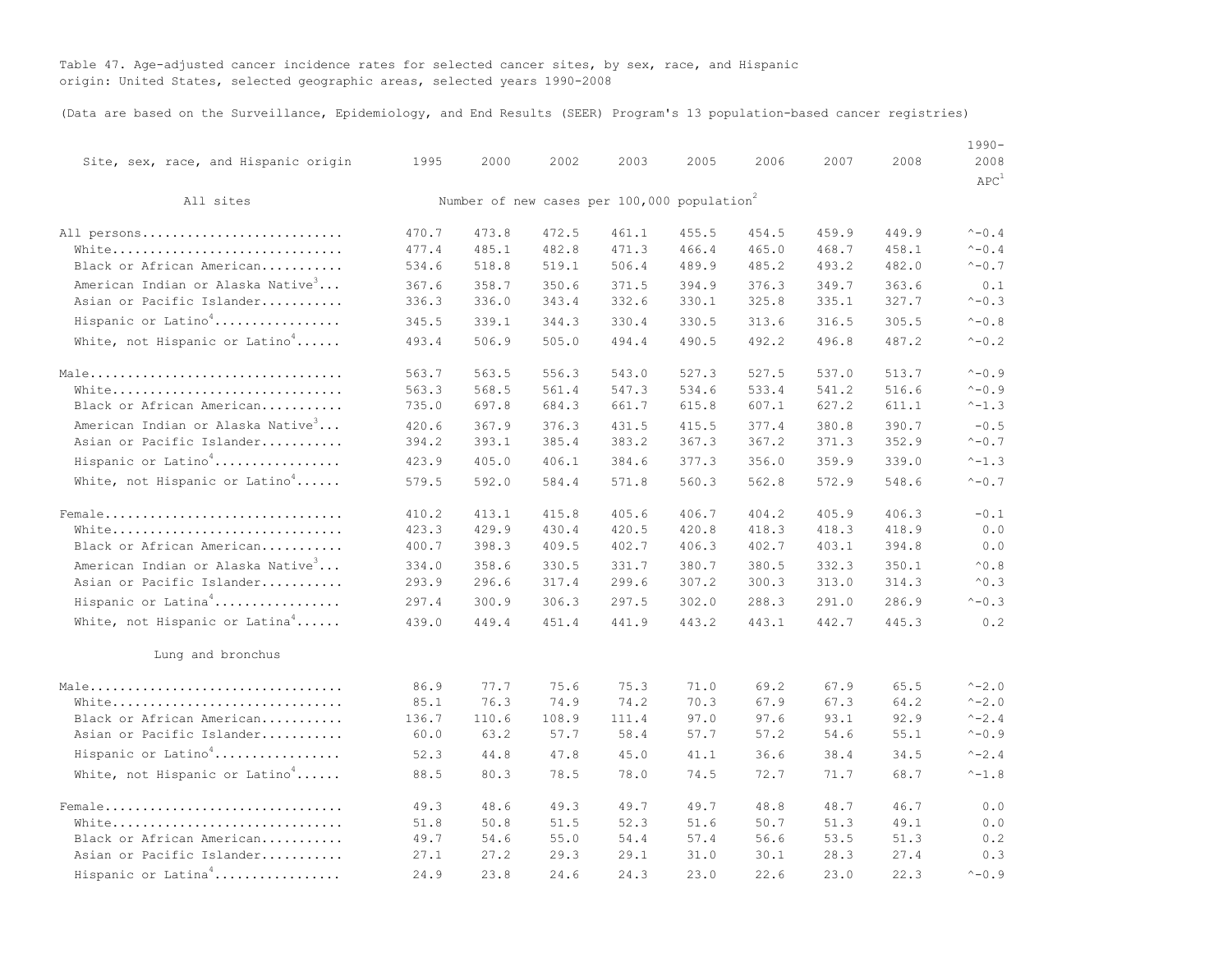| White, not Hispanic or Latina <sup>4</sup>    | 54.9  | 54.5  | 55.5  | 56.5  | 56.1  | 55.3  | 56.0  | 53.6  | $^{\wedge}0.3$         |
|-----------------------------------------------|-------|-------|-------|-------|-------|-------|-------|-------|------------------------|
| Colon and rectum                              |       |       |       |       |       |       |       |       |                        |
| Male                                          | 63.2  | 62.6  | 60.0  | 58.2  | 54.1  | 52.7  | 52.2  | 50.5  | $^{\wedge} -1.8$       |
| White                                         | 62.6  | 62.2  | 58.8  | 56.9  | 53.6  | 51.5  | 50.9  | 49.3  | $^{\wedge} -2.0$       |
| Black or African American                     | 74.3  | 72.7  | 72.5  | 75.4  | 65.6  | 64.3  | 65.4  | 63.3  | $^{\wedge} -0.8$       |
| Asian or Pacific Islander                     | 58.1  | 57.3  | 58.1  | 52.8  | 47.3  | 51.2  | 48.5  | 46.7  | $^{\wedge}-1.3$        |
| Hispanic or $Latino4$                         | 43.9  | 47.1  | 42.4  | 43.5  | 41.5  | 40.1  | 39.2  | 37.4  | $^{\wedge} - 1.2$      |
| White, not Hispanic or Latino <sup>4</sup>    | 64.2  | 64.0  | 60.7  | 58.6  | 55.2  | 53.1  | 52.5  | 51.2  | $^{\wedge} -1.9$       |
| Female                                        | 45.9  | 46.0  | 45.1  | 43.4  | 41.1  | 40.9  | 39.8  | 39.1  | $^{\wedge} -1.2$       |
| White                                         | 45.5  | 45.6  | 44.0  | 42.8  | 39.9  | 39.9  | 38.7  | 38.2  | $^{\wedge} -1.3$       |
| Black or African American                     | 54.7  | 57.8  | 55.9  | 54.7  | 52.9  | 52.9  | 51.5  | 47.6  | $^{\wedge}$ - 0.7      |
| Asian or Pacific Islander                     | 38.4  | 37.2  | 41.5  | 36.5  | 37.1  | 35.5  | 35.4  | 35.2  | $^{\wedge}$ - 0.7      |
| Hispanic or Latina <sup>4</sup>               | 30.4  | 32.5  | 29.8  | 31.8  | 31.0  | 29.4  | 30.1  | 27.6  | $^{\wedge}$ - 0.7      |
| White, not Hispanic or Latina <sup>4</sup>    | 46.9  | 47.1  | 45.9  | 44.2  | 41.4  | 41.5  | 39.9  | 40.0  | $^{\wedge} - 1.2$      |
|                                               |       |       |       |       |       |       |       |       |                        |
| Prostate                                      |       |       |       |       |       |       |       |       |                        |
|                                               | 166.1 | 178.2 | 177.3 | 164.8 | 151.7 | 161.3 | 164.0 | 148.4 | $^{\wedge}-1.4$        |
| White                                         | 161.1 | 174.3 | 173.7 | 160.6 | 147.1 | 157.1 | 157.4 | 142.5 | $^{\wedge} -1.6$       |
| Black or African American                     | 275.4 | 287.0 | 278.2 | 250.6 | 231.4 | 231.3 | 244.3 | 227.7 | $^{\smallfrown}-1$ . 4 |
| American Indian or Alaska Native <sup>3</sup> | 92.6  | 66.8  | 91.5  | 107.6 | 86.2  | 85.3  | 84.9  | 71.4  | $^{\wedge} -2.0$       |
| Asian or Pacific Islander                     | 102.9 | 105.5 | 102.2 | 103.4 | 94.5  | 95.4  | 97.5  | 84.2  | $^{\wedge}-1.0$        |
| Hispanic or Latino <sup>4</sup>               | 131.4 | 133.1 | 131.4 | 119.7 | 112.5 | 107.2 | 107.3 | 100.7 | $^{\wedge}-1.8$        |
| White, not Hispanic or Latino <sup>4</sup>    | 164.6 | 180.2 | 179.5 | 166.6 | 152.5 | 165.1 | 166.2 | 150.3 | $^{\wedge} -1.5$       |
| Breast                                        |       |       |       |       |       |       |       |       |                        |
|                                               |       |       |       |       |       |       |       |       |                        |
| Female                                        | 130.8 | 134.0 | 132.5 | 123.9 | 123.9 | 122.3 | 125.2 | 125.4 | $-0.3$                 |
| White                                         | 136.4 | 140.8 | 138.6 | 128.8 | 129.0 | 126.4 | 128.4 | 128.2 | $-0.4$                 |
| Black or African American                     | 122.2 | 120.4 | 121.9 | 121.4 | 116.7 | 121.6 | 123.5 | 122.4 | 0.1                    |
| American Indian or Alaska Native <sup>3</sup> | 94.5  | 98.1  | 79.3  | 91.6  | 104.0 | 83.8  | 89.3  | 88.9  | 0.3                    |
| Asian or Pacific Islander                     | 86.6  | 93.1  | 100.3 | 91.8  | 95.1  | 94.0  | 100.8 | 104.1 | $^{\wedge}0.9$         |
| Hispanic or Latina <sup>4</sup>               | 83.4  | 89.1  | 83.2  | 79.0  | 83.5  | 79.7  | 80.5  | 81.4  | $^{\wedge} -0.3$       |
| White, not Hispanic or Latina <sup>4</sup>    | 142.9 | 148.6 | 147.6 | 137.2 | 137.5 | 135.1 | 137.4 | 137.3 | $-0.2$                 |
| Cervix uteri                                  |       |       |       |       |       |       |       |       |                        |
| Female                                        | 9.9   | 8.9   | 8.4   | 8.2   | 7.9   | 7.6   | 7.4   | 7.5   | $^{\wedge} - 2.6$      |
| White                                         | 9.2   | 8.9   | 8.3   | 7.9   | 7.7   | 7.5   | 7.3   | 7.4   | $^{\wedge} - 2.3$      |
| Black or African American                     | 14.7  | 10.6  | 10.0  | 10.6  | 9.0   | 8.1   | 8.2   | 8.9   | $^{\wedge} - 3.8$      |
| Asian or Pacific Islander                     | 11.0  | 7.9   | 8.2   | 8.1   | 8.0   | 7.1   | 7.0   | 6.4   | $^{\wedge} - 3.9$      |
| Hispanic or Latina <sup>4</sup>               | 16.9  | 16.3  | 13.8  | 13.4  | 12.9  | 11.2  | 10.0  | 11.2  | $^{\wedge} - 3.7$      |
| White, not Hispanic or Latina <sup>4</sup>    | 7.9   | 7.3   | 7.2   | 6.7   | 6.6   | 6.7   | 6.8   | 6.5   | $^{\wedge} - 2.1$      |
|                                               |       |       |       |       |       |       |       |       |                        |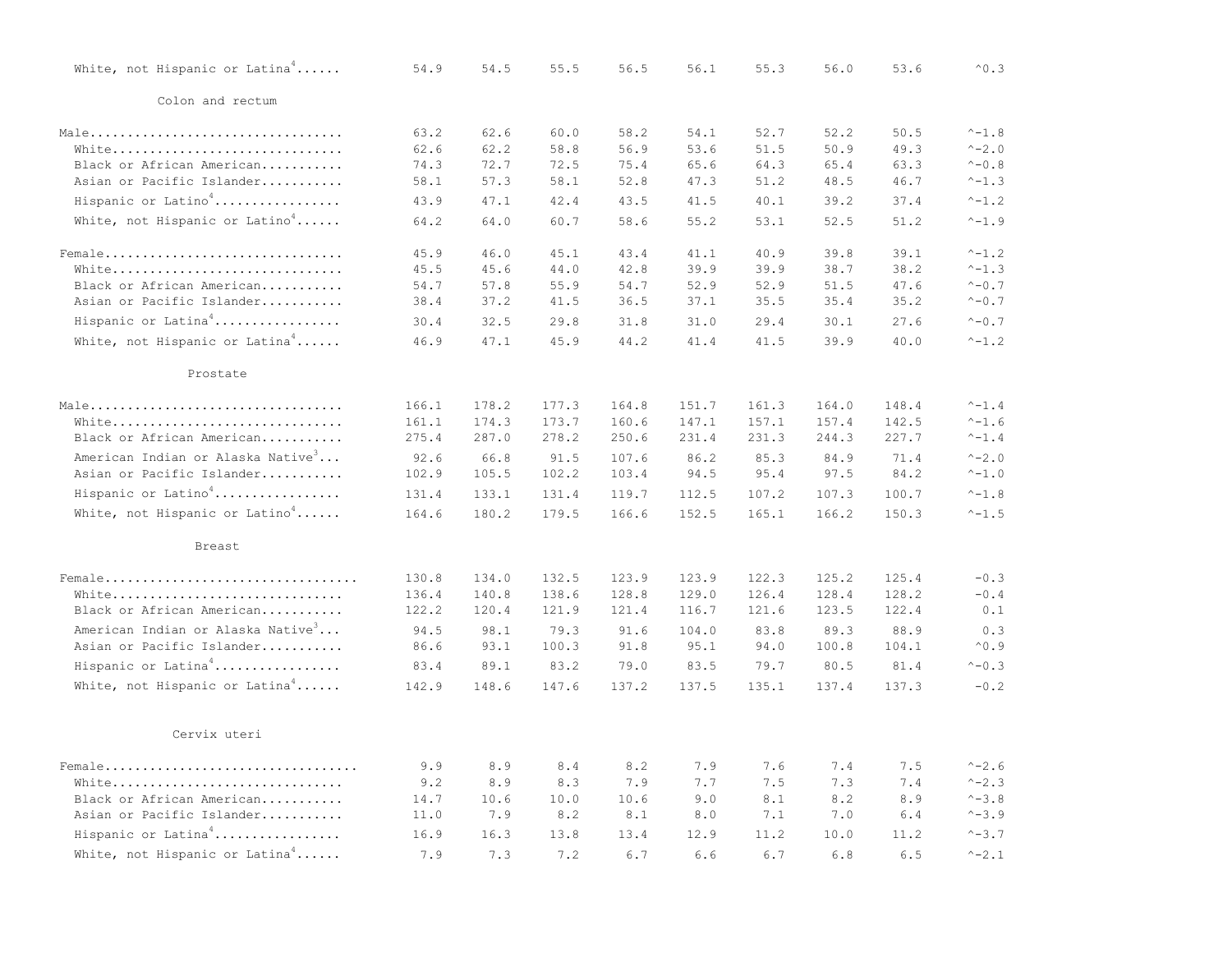|                                            | 24.4  | 23.4 | 23.5 | 23.0  | 23.7 | 23.5 | 23.9 | 24.7 | $-0.1$              |
|--------------------------------------------|-------|------|------|-------|------|------|------|------|---------------------|
| White                                      | 26.0  | 25.2 | 24.4 | 24.4  | 24.9 | 24.9 | 24.8 | 25.6 | $^{\wedge}$ - 0.2   |
| Black or African American                  | 17.0  | 16.3 | 21.3 | 18.8  | 20.2 | 17.8 | 21.5 | 22.3 | $^{\wedge}1.6$      |
| Asian or Pacific Islander                  | 17.1  | 16.2 | 18.7 | 16.6  | 18.8 | 18.1 | 19.3 | 20.1 | $^{\wedge}1.7$      |
| Hispanic or Latina <sup>4</sup>            | 15.3  | 14.0 | 16.0 | 15.7  | 16.6 | 15.2 | 15.8 | 16.2 | 0.2                 |
| White, not Hispanic or Latina <sup>4</sup> | 27.2  | 26.7 | 25.6 | 25.7  | 26.2 | 26.5 | 26.3 | 27.2 | $-0.1$              |
| Ovary                                      |       |      |      |       |      |      |      |      |                     |
|                                            | 14.5  | 14.2 | 13.8 | 13.5  | 13.1 | 12.7 | 12.9 | 12.6 | $^{\wedge} -1.0$    |
| White                                      | 15.4  | 15.1 | 14.6 | 14.2  | 13.7 | 13.5 | 13.6 | 13.3 | $^{\wedge} -1.1$    |
| Black or African American                  | 10.8  | 10.7 | 9.8  | 11.4  | 10.4 | 8.8  | 11.2 | 9.7  | $-0.5$              |
| Asian or Pacific Islander                  | 10.4  | 10.1 | 12.1 | 10.2  | 10.9 | 10.5 | 10.5 | 10.1 | $-0.1$              |
| Hispanic or Latina <sup>4</sup>            | 11.5  | 10.4 | 13.2 | 11.4  | 11.0 | 10.4 | 9.9  | 10.7 | $-0.6$              |
| White, not Hispanic or Latina <sup>4</sup> | 15.9  | 15.8 | 14.8 | 14.7  | 14.2 | 14.2 | 14.2 | 13.8 | $^{\wedge} -1.0$    |
| Oral cavity and pharynx                    |       |      |      |       |      |      |      |      |                     |
|                                            | 16.5  | 15.8 | 15.7 | 15.1  | 14.9 | 14.6 | 15.0 | 15.5 | $^{\wedge} -1.2$    |
| White                                      | 16.4  | 15.6 | 15.8 | 15.2  | 15.2 | 14.7 | 15.4 | 15.8 | $^{\wedge} -0.9$    |
| Black or African American                  | 22.3  | 19.3 | 18.0 | 17.3  | 15.6 | 15.5 | 15.4 | 14.2 | $^{\wedge} - 2.9$   |
| Asian or Pacific Islander                  | 11.7  | 13.3 | 12.8 | 11.7  | 11.4 | 11.5 | 11.0 | 12.8 | $^{\wedge} - 1$ . 1 |
| Hispanic or $Latino4$                      | 12.0  | 8.8  | 9.1  | 8.3   | 8.7  | 7.1  | 8.3  | 8.8  | $^{\wedge} -1.9$    |
| White, not Hispanic or Latino <sup>4</sup> | 16.9  | 16.7 | 16.9 | 16.4  | 16.4 | 16.1 | 16.8 | 17.2 | $^{\wedge} - 0.6$   |
| Female                                     | 7.0   | 6.2  | 6.5  | 5.9   | 6.1  | 6.2  | 6.0  | 6.2  | $^{\wedge}-1.1$     |
| White                                      | 7.1   | 6.2  | 6.6  | 5.8   | 5.9  | 6.2  | 6.0  | 6.2  | $^{\wedge} -1.1$    |
| Black or African American                  | $6.7$ | 5.3  | 6.3  | $6.7$ | 6.8  | 5.4  | 5.5  | 5.0  | $^{\wedge}-1.3$     |
| Asian or Pacific Islander                  | 5.2   | 6.1  | 5.9  | 5.2   | 5.9  | 5.3  | 5.2  | 5.8  | $-0.6$              |
| Hispanic or Latina <sup>4</sup>            | 3.6   | 3.5  | 3.5  | 3.6   | 3.2  | 3.5  | 3.7  | 3.7  | $^{\wedge} -1.2$    |
| White, not Hispanic or Latina <sup>4</sup> | 7.6   | 6.7  | 7.1  | 6.3   | 6.4  | 6.7  | 6.5  | 6.7  | $^{\wedge} -1.0$    |
| Stomach                                    |       |      |      |       |      |      |      |      |                     |
| Male                                       | 13.5  | 12.6 | 12.0 | 11.7  | 11.3 | 11.2 | 11.3 | 10.4 | $^{\wedge}-1.8$     |
| White                                      | 11.9  | 10.7 | 10.4 | 10.1  | 9.5  | 9.6  | 9.6  | 9.1  | $^{\wedge} -1.9$    |
| Black or African American                  | 18.6  | 18.4 | 15.8 | 18.5  | 17.2 | 16.0 | 17.4 | 16.3 | $^{\wedge} - 2.0$   |
| Asian or Pacific Islander                  | 24.3  | 22.5 | 20.4 | 19.1  | 20.0 | 18.0 | 18.0 | 15.5 | $^{\wedge}$ -2.7    |
| Hispanic or Latino <sup>4</sup>            | 19.3  | 16.0 | 16.0 | 15.6  | 14.6 | 14.1 | 15.8 | 13.9 | $^{\wedge}$ -2.2    |
| White, not Hispanic or Latino <sup>4</sup> | 11.1  | 10.0 | 9.6  | 9.2   | 8.7  | 8.8  | 8.6  | 8.3  | $^{\wedge}$ -2.1    |
|                                            | 6.2   | 6.1  | 6.2  | 6.0   | 5.7  | 5.9  | 5.5  | 5.5  | $^{\wedge} -1.0$    |
| White                                      | 5.1   | 5.0  | 5.1  | 4.9   | 4.7  | 4.9  | 4.5  | 4.4  | $^{\wedge} -1.1$    |
| Black or African American                  | 9.8   | 8.6  | 9.9  | 9.5   | 8.0  | 9.4  | 7.7  | 7.9  | $^{\wedge} -1.3$    |
| Asian or Pacific Islander                  | 13.0  | 13.0 | 11.3 | 11.2  | 10.5 | 9.2  | 10.4 | 9.9  | $^{\wedge}$ -2.6    |
| Hispanic or Latina <sup>4</sup>            | 11.0  | 10.7 | 10.6 | 9.7   | 10.0 | 9.5  | 9.2  | 7.8  | $^{\wedge} -1.1$    |
| White, not Hispanic or Latina <sup>4</sup> | 4.5   | 4.2  | 4.2  | 4.1   | 3.8  | 4.1  | 3.6  | 3.7  | $^{\wedge} -1.8$    |

## Corpus uteri $5$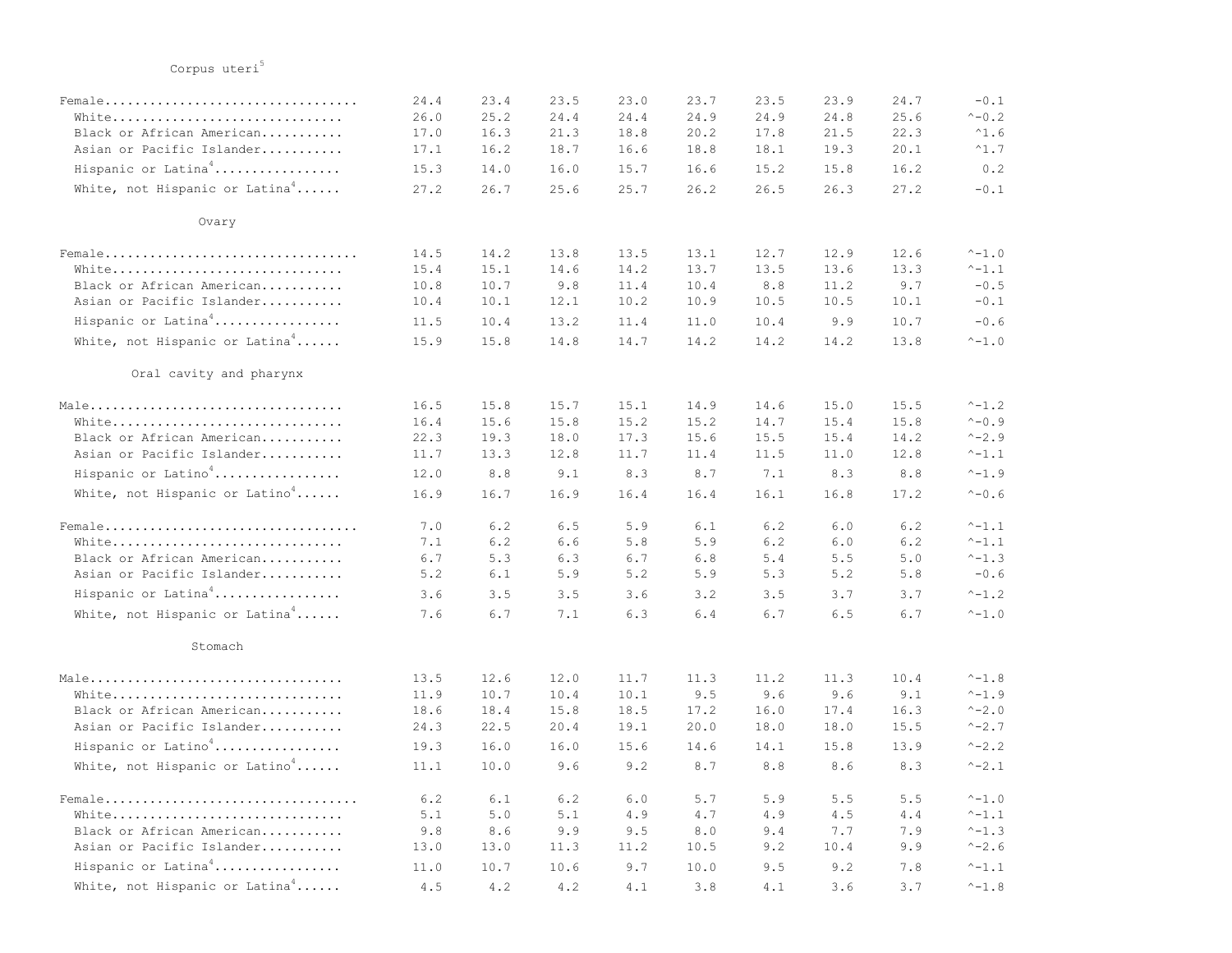## Pancreas

|                                            | 12.7 | 12.8 | 12.8 | 12.5 | 13.5  | 13.6 | 13.8 | 13.6 | $^{\wedge}0.4$                                        |
|--------------------------------------------|------|------|------|------|-------|------|------|------|-------------------------------------------------------|
| White                                      | 12.4 | 12.6 | 13.0 | 12.3 | 13.3  | 13.7 | 13.7 | 13.4 | $^{\wedge}0.5$                                        |
| Black or African American                  | 19.1 | 18.1 | 13.7 | 17.2 | 18.0  | 17.1 | 16.5 | 18.5 | $-0.6$                                                |
| Asian or Pacific Islander                  | 10.3 | 10.7 | 9.8  | 10.2 | 11.7  | 10.3 | 11.8 | 11.5 | $\ensuremath{\mathbf{0}}$ . $\ensuremath{\mathbf{0}}$ |
| Hispanic or Latino <sup>4</sup>            | 12.1 | 12.2 | 10.7 | 9.8  | 11.6  | 12.0 | 10.8 | 10.2 | 0.2                                                   |
| White, not Hispanic or Latino <sup>4</sup> | 12.4 | 12.7 | 13.3 | 12.7 | 13.5  | 14.0 | 14.2 | 13.9 | $^{\wedge}0.6$                                        |
| Female                                     | 9.9  | 9.9  | 10.4 | 10.3 | 10.8  | 10.8 | 10.6 | 10.6 | $^{\wedge}0.4$                                        |
| White                                      | 9.6  | 9.6  | 10.1 | 10.1 | 10.5  | 10.5 | 10.3 | 10.3 | $^{\wedge}0.4$                                        |
| Black or African American                  | 15.5 | 12.6 | 15.8 | 14.3 | 16.1  | 15.1 | 14.4 | 14.9 | $-0.1$                                                |
| Asian or Pacific Islander                  | 8.1  | 9.2  | 8.9  | 8.2  | $8.0$ | 9.7  | 8.8  | 8.9  | 0.6                                                   |
| Hispanic or Latina <sup>4</sup>            | 8.9  | 9.3  | 10.8 | 8.8  | 11.2  | 9.4  | 10.1 | 8.8  | $-0.1$                                                |
| White, not Hispanic or Latina <sup>4</sup> | 9.7  | 9.6  | 10.0 | 10.4 | 10.4  | 10.6 | 10.4 | 10.6 | $^{\wedge}0.5$                                        |
| Urinary bladder                            |      |      |      |      |       |      |      |      |                                                       |
| Male                                       | 35.4 | 36.8 | 35.7 | 36.8 | 36.6  | 35.6 | 36.6 | 34.6 | $-0.1$                                                |
| White                                      | 38.9 | 40.8 | 39.2 | 40.6 | 40.4  | 39.1 | 40.4 | 37.8 | $-0.1$                                                |
| Black or African American                  | 19.3 | 20.1 | 20.6 | 22.6 | 22.5  | 19.2 | 21.4 | 21.9 | 0.4                                                   |
| Asian or Pacific Islander                  | 16.4 | 16.5 | 19.3 | 17.5 | 17.0  | 18.5 | 17.5 | 18.0 | $^{\wedge}1.1$                                        |
| Hispanic or Latino <sup>4</sup>            | 17.0 | 19.4 | 19.2 | 18.3 | 17.4  | 17.1 | 16.1 | 13.4 | $^{\wedge}-1.4$                                       |
| White, not Hispanic or Latino <sup>4</sup> | 41.1 | 43.3 | 41.9 | 43.5 | 43.5  | 42.2 | 44.1 | 41.5 | 0.1                                                   |
|                                            | 9.3  | 9.1  | 9.1  | 9.2  | 8.9   | 8.8  | 8.5  | 8.6  | $^{\wedge} - 0.4$                                     |
| White                                      | 10.1 | 9.9  | 10.1 | 9.9  | 9.6   | 9.4  | 9.3  | 9.4  | $^{\wedge} - 0.3$                                     |
| Black or African American                  | 7.2  | 7.7  | 8.4  | 7.7  | 7.7   | 8.6  | 7.5  | 6.2  | $-0.2$                                                |
| Asian or Pacific Islander                  | 4.4  | 4.2  | 3.2  | 4.9  | 5.1   | 3.7  | 3.7  | 4.9  | $-0.2$                                                |
| Hispanic or Latina <sup>4</sup>            | 5.0  | 5.4  | 5.9  | 4.2  | 5.5   | 4.4  | 4.8  | 4.4  | $^{\wedge} - 0.9$                                     |
| White, not Hispanic or Latina <sup>4</sup> | 10.7 | 10.5 | 10.6 | 10.8 | 10.2  | 10.2 | 10.0 | 10.3 | $-0.1$                                                |
| Non-Hodgkin's lymphoma                     |      |      |      |      |       |      |      |      |                                                       |
| Male                                       | 25.0 | 23.4 | 23.7 | 24.0 | 24.3  | 23.6 | 24.5 | 24.0 | 0.2                                                   |
| White                                      | 26.2 | 24.8 | 25.0 | 25.4 | 25.4  | 24.9 | 26.1 | 25.1 | 0.2                                                   |
| Black or African American                  | 21.4 | 17.5 | 18.0 | 18.9 | 19.1  | 19.3 | 17.0 | 17.7 | $-0.1$                                                |
| Asian or Pacific Islander                  | 16.5 | 15.9 | 16.2 | 16.3 | 17.9  | 15.1 | 16.6 | 17.7 | 0.1                                                   |
| Hispanic or Latino <sup>4</sup>            | 20.5 | 18.3 | 19.2 | 17.9 | 17.8  | 16.5 | 18.5 | 18.1 | $-0.3$                                                |
| White, not Hispanic or Latino <sup>4</sup> | 26.8 | 25.7 | 25.8 | 26.5 | 26.7  | 26.3 | 27.5 | 26.4 | $^{\small \wedge}$ 0 . 4                              |
| Female                                     | 15.2 | 15.9 | 16.4 | 17.1 | 16.3  | 16.7 | 16.5 | 16.2 | $^{\wedge}0.9$                                        |
| White                                      | 15.9 | 16.9 | 17.4 | 17.9 | 17.5  | 17.8 | 17.4 | 16.9 | $^{\wedge}0.9$                                        |
| Black or African American                  | 10.1 | 11.8 | 11.8 | 13.2 | 12.9  | 12.2 | 12.9 | 12.6 | $^{\wedge}1.7$                                        |
| Asian or Pacific Islander                  | 11.9 | 11.4 | 12.3 | 12.7 | 9.6   | 10.9 | 11.5 | 12.1 | 0.8                                                   |
| Hispanic or Latina <sup>4</sup>            | 12.7 | 12.7 | 13.1 | 14.1 | 13.7  | 13.9 | 13.4 | 13.1 | 0.4                                                   |
| White, not Hispanic or Latina <sup>4</sup> | 16.3 | 17.4 | 18.1 | 18.5 | 18.0  | 18.5 | 18.2 | 17.5 | $^{\wedge}1.0$                                        |